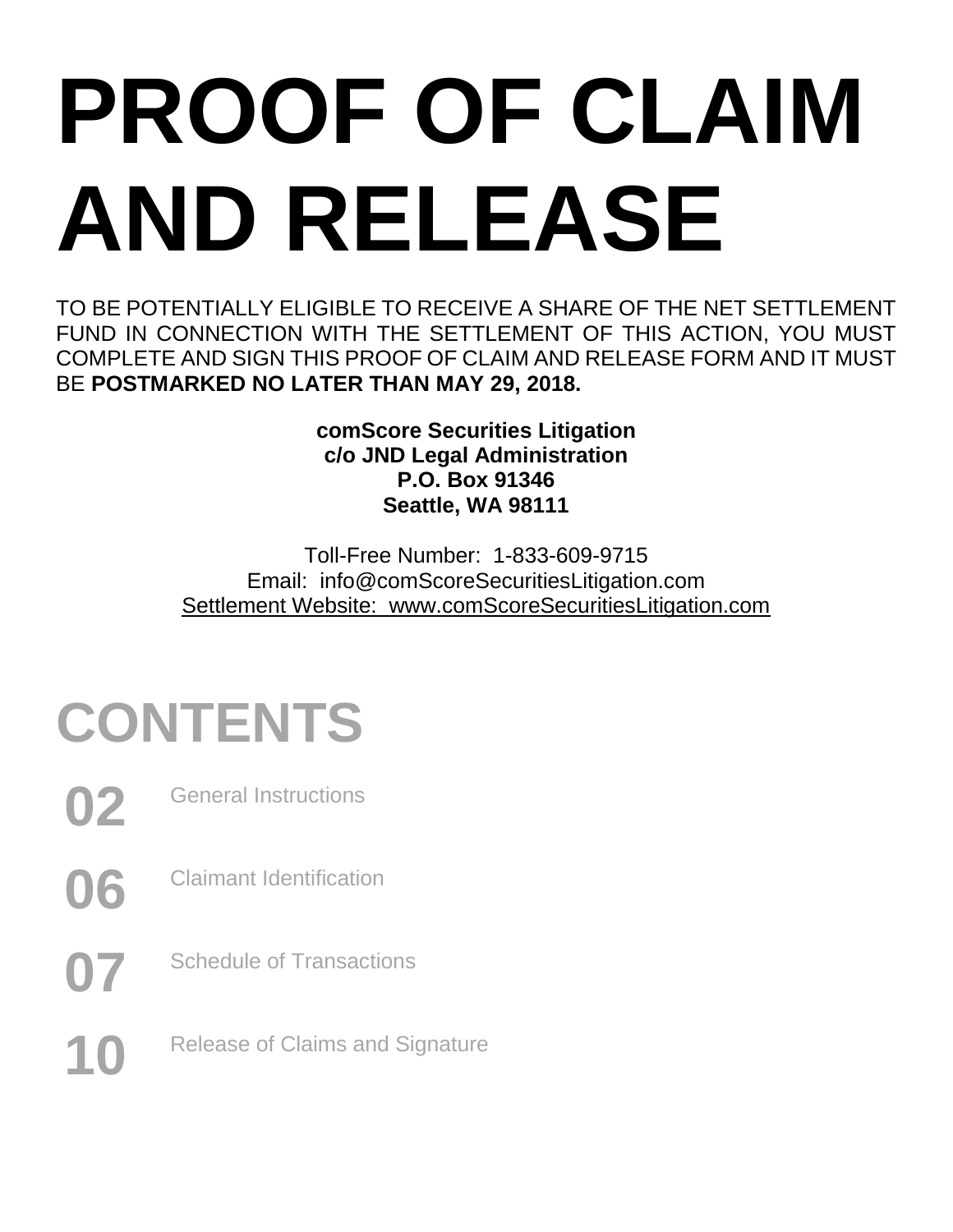#### **PROOF OF CLAIM AND RELEASE FORM**

TO BE POTENTIALLY ELIGIBLE TO RECEIVE A SHARE OF THE NET SETTLEMENT FUND IN CONNECTION WITH THE SETTLEMENT OF THIS ACTION, YOU MUST COMPLETE AND SIGN THIS PROOF OF CLAIM AND RELEASE FORM ("CLAIM FORM") AND MAIL IT BY FIRST-CLASS MAIL TO THE ADDRESS ON THE FIRST PAGE OF THIS CLAIM FORM, **POSTMARKED NO LATER THAN MAY 29, 2018.**

FAILURE TO SUBMIT YOUR CLAIM FORM BY THE DATE SPECIFIED WILL SUBJECT YOUR CLAIM TO REJECTION AND MAY PRECLUDE YOU FROM BEING ELIGIBLE TO RECEIVE A PAYMENT FROM THE PROCEEDS OF THE SETTLEMENT.

**DO NOT MAIL OR DELIVER YOUR CLAIM FORM TO THE COURT, THE PARTIES TO THE ACTION OR THEIR COUNSEL. SUBMIT YOUR CLAIM FORM ONLY TO THE CLAIMS ADMINISTRATOR AT THE ADDRESS SET FORTH ON THE FIRST PAGE OF THIS CLAIM FORM.**

### **I. GENERAL INSTRUCTIONS**

- 1. It is important that you completely read and understand the Notice of (I) Pendency of Class Action, Certification of Settlement Class, and Proposed Settlement; (II) Settlement Hearing; and (III) Motion for an Award of Attorneys' Fees and Reimbursement of Litigation Expenses (the "Notice"). The Notice describes the proposed Settlement, how Settlement Class Members are affected by the Settlement, and the manner in which the Net Settlement Fund will be distributed if the Settlement and Plan of Allocation are approved by the Court. The Notice also contains the definitions of many of the defined terms (which are indicated by initial capital letters) used in this Claim Form. By signing and submitting this Claim Form, you will be certifying that you have read and that you understand the Notice, including the terms of the releases described therein and provided for herein.
- 2. This Claim Form is directed to all persons or entities who or which (i) purchased or otherwise acquired comScore, Inc. ("comScore") common stock during the period from February 11, 2014 through November 23, 2016, inclusive (the "Settlement Class Period"); (ii) held the common stock of Rentrak Corporation ("Rentrak") as of December 10, 2015 and were entitled to vote on the Merger between comScore and Rentrak consummated on January 29, 2016; or (iii) acquired shares of comScore common stock issued pursuant to the Registration Statement on Form S-4 filed with the Securities and Exchange Commission on October 30, 2015 and subsequently amended, and who were damaged thereby (the "Settlement Class"). Certain persons and entities are excluded from the Settlement Class by definition as set forth in Paragraph 23 of the Notice.
- 3. By submitting this Claim Form, you will be making a request to share in the proceeds of the Settlement described in the Notice. IF YOU ARE NOT A SETTLEMENT CLASS MEMBER (*see* the definition of the Settlement Class at Paragraph 23 of the Notice, which sets forth who is included in and who is excluded from the Settlement Class), OR IF YOU, OR SOMEONE ACTING ON YOUR BEHALF, SUBMITTED A REQUEST FOR EXCLUSION FROM THE SETTLEMENT CLASS, DO NOT SUBMIT A CLAIM FORM. **YOU MAY NOT, DIRECTLY OR INDIRECTLY, PARTICIPATE IN THE SETTLEMENT.** THUS, IF YOU ARE EXCLUDED FROM THE SETTLEMENT CLASS, ANY CLAIM FORM THAT YOU SUBMIT, OR THAT MAY BE SUBMITTED ON YOUR BEHALF, WILL NOT BE ACCEPTED.
- 4. **Submission of this Claim Form does not guarantee that you will share in the proceeds of the Settlement. The distribution of the Net Settlement Fund will be governed by the Plan of**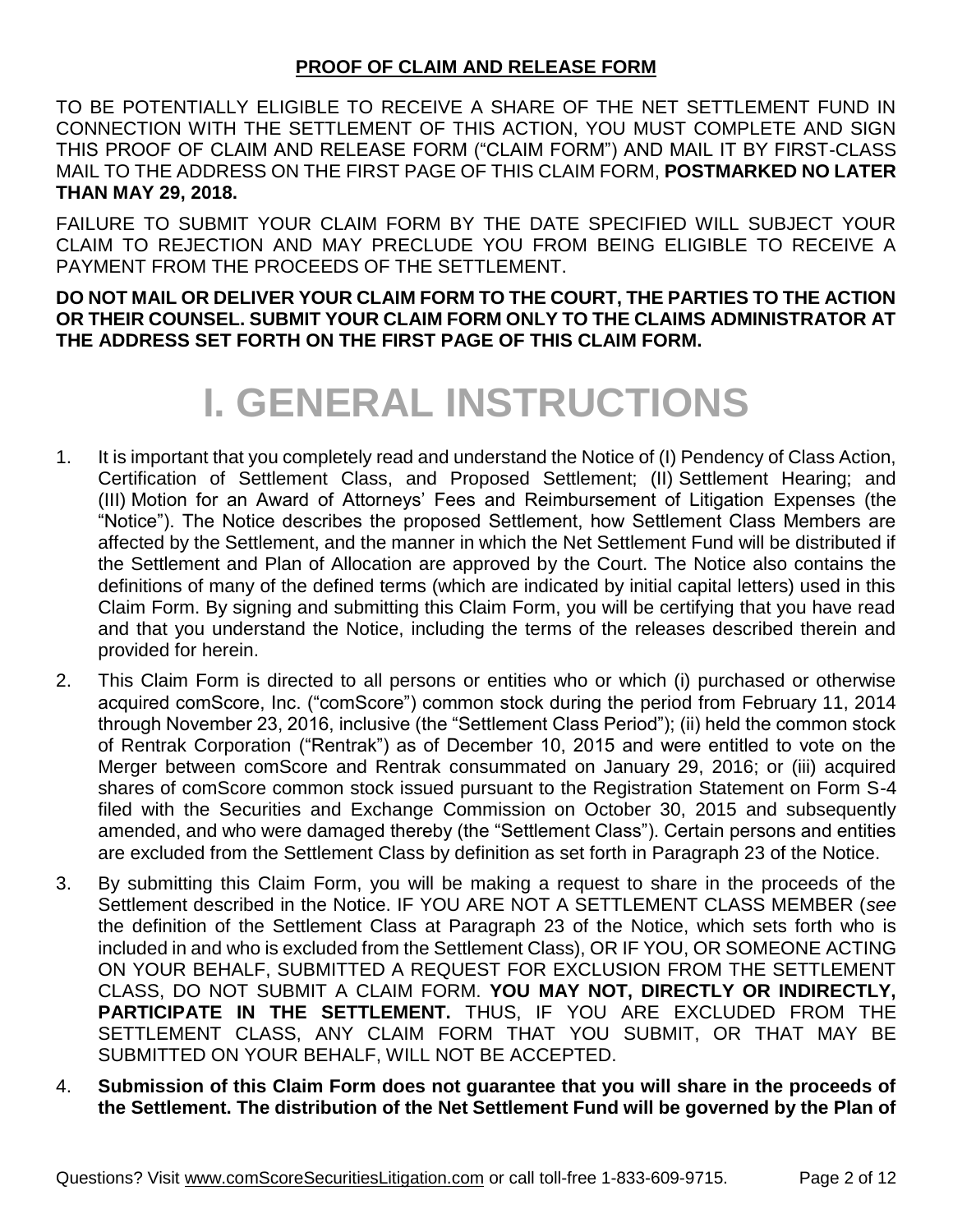#### **Allocation set forth in the Notice, if it is approved by the Court, or by such other plan of allocation as the Court approves.**

- 5. On the Schedule of Transactions in Part III of this Claim Form, supply all required details of your transaction(s) (including free transfers and deliveries) in and holdings of the subject securities. On this schedule, provide all of the requested information with respect to your holdings, purchases, acquisitions, and sales of the securities, whether such transactions resulted in a profit or a loss.
- 6. **Please note:** Only shares of comScore common stock purchased or otherwise acquired during the Settlement Class Period (*i.e.*, from February 11, 2014 through November 23, 2016, inclusive) (including shares of comScore common stock acquired in exchange for shares of Rentrak common stock in connection with the Merger), are eligible under the Settlement. However, under the "90-day look-back period" (described in the Plan of Allocation set forth in the Notice), your sales of comScore common stock during the period from November 25, 2016 through February 22, 2017, inclusive, will be used for purposes of calculating loss amounts under the Plan of Allocation. Therefore, in order for the Claims Administrator to be able to balance your claim, the requested purchase information during the 90-day look-back period must also be provided. **Failure to report all transaction and holding information during the requested time period may result in the rejection of your claim.**
- 7. You are required to submit genuine and sufficient documentation for all of your transactions in and holdings set forth in the Schedule of Transactions in Part III of this Claim Form. Documentation may consist of copies of brokerage confirmation slips or monthly brokerage account statements, or an authorized statement from your broker containing the required transactional and holding information found in a broker confirmation slip or account statement. The Settling Parties and the Claims Administrator do not independently have information about your investments. IF SUCH DOCUMENTS ARE NOT IN YOUR POSSESSION, PLEASE OBTAIN COPIES OF THE DOCUMENTS OR EQUIVALENT DOCUMENTS FROM YOUR BROKER. FAILURE TO SUPPLY THIS DOCUMENTATION MAY RESULT IN THE REJECTION OF YOUR CLAIM. DO NOT SEND ORIGINAL DOCUMENTS. **Please keep a copy of all documents that you send to the Claims Administrator. Also, do not highlight any portion of the Claim Form or any supporting documents.**

**Please note:** With respect to shares of Rentrak common stock exchanged in the Merger, the documentation requirements are set forth in Part B of the Schedule of Transactions.

- 8. **Please note: Additional Documentation Requirement Regarding Purchases/Acquisitions and Sales on August 31, 2015:** If you purchased/acquired or sold shares of comScore common stock on August 31, 2015 at prices within the range set forth in this paragraph, you will also be required to submit supporting documentation that shows the time of day, New York time, when the transaction occurred. For any shares of comScore common stock purchased/acquired or sold on August 31, 2015, if the transaction price per share was \$52.899 through \$53.540, inclusive, you must submit a time-stamped order form or similar documentation that shows the time of day, New York time, of the transaction. For all other trades on August 31, 2015 (*i.e.*, any trades on August 31, 2015 for less than \$52.899 per share or greater than \$53.540 per share), the supporting documentation does not need to provide the time of day the transaction occurred.
- 9. Use Part II of this Claim Form entitled "CLAIMANT IDENTIFICATION" to identify the beneficial owner(s) of the comScore and Rentrak common stock. The complete name(s) of the beneficial owner(s) must be entered. If you purchased or otherwise acquired the securities during the Settlement Class Period and held the securities in your name, you are the beneficial owner as well as the record owner. If you purchased or otherwise acquired the securities during the Settlement Class Period and the securities were registered in the name of a third party, such as a nominee or brokerage firm, you are the beneficial owner of these shares, but the third party is the

Questions? Visit www.comScoreSecuritiesLitigation.com or call toll-free 1-833-609-9715. Page 3 of 12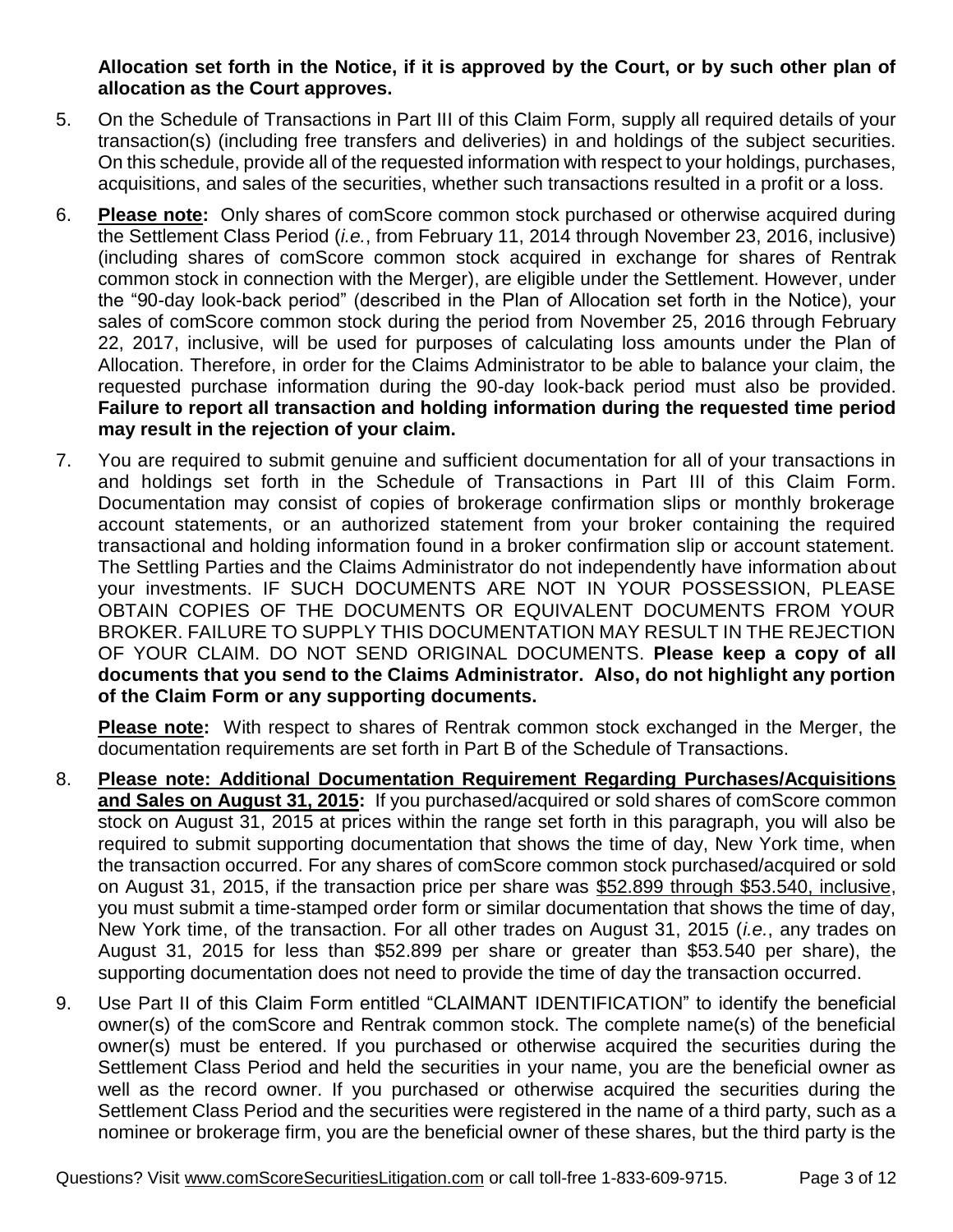record owner. The beneficial owner, not the record owner, must sign this Claim Form. Also, if there are joint beneficial owners each must sign this Claim Form and their names must appear in Part II of this Claim Form.

- 10. **One Claim should be submitted for each separate legal entity**. Separate Claim Forms should be submitted for each separate legal entity (*e.g.*, a claim from joint owners should not include separate transactions of just one of the joint owners, and an individual should not combine his or her IRA transactions with transactions made solely in the individual's name). Conversely, a single Claim Form should be submitted on behalf of one legal entity including all transactions made by that entity on one Claim Form, no matter how many separate accounts that entity has (*e.g.*, a corporation with multiple brokerage accounts should include all transactions made in all accounts on one Claim Form).
- 11. Agents, executors, administrators, guardians, and trustees must complete and sign the Claim Form on behalf of persons represented by them, and they must:
	- (a) expressly state the capacity in which they are acting;
	- (b) identify the name, account number, Social Security Number (or taxpayer identification number), address and telephone number of the beneficial owner of (or other person or entity on whose behalf they are acting with respect to) the subject securities; and
	- (c) furnish herewith evidence of their authority to bind to the Claim Form the person or entity on whose behalf they are acting. (Authority to complete and sign a Claim Form cannot be established by stockbrokers demonstrating only that they have discretionary authority to trade securities in another person's accounts.)
- 12. The proceeds of the proposed Settlement, if approved, will include shares of comScore common stock (the "Settlement Shares"). The Settlement Shares, less any Settlement Shares awarded to Plaintiffs' Counsel as attorneys' fees, are referred to as the "Class Settlement Shares." Lead Counsel has the right to decide, in its sole discretion, whether to (i) sell all or any portion of the Class Settlement Shares and distribute the net cash proceeds from the sale of the shares to Claimants who submit claims that are approved for payment by the Court ("Authorized Claimants") or (ii) distribute the Class Settlement Shares to Authorized Claimants. If distributed, the Class Settlement Shares will be posted electronically to the accounts of Authorized Claimants on the Direct Registration System ("DRS") maintained by comScore's transfer agent. A supplemental request for information required to electronically post the Class Settlement Shares to an account on the DRS will be sent to Claimants if shares are to be distributed. Failure to provide the information requested may lead to forfeiture of the Class Settlement Shares to which you might otherwise be eligible.
- 13. By submitting a signed Claim Form, you will be swearing that you:
	- (a) own(ed) the comScore common stock and Rentrak common stock you have listed in the Claim Form; or
	- (b) are expressly authorized to act on behalf of the owner thereof.
- 14. By submitting a signed Claim Form, you will be swearing to the truth of the statements contained therein and the genuineness of the documents attached thereto, subject to penalties of perjury under the laws of the United States of America. The making of false statements, or the submission of forged or fraudulent documentation, will result in the rejection of your claim and may subject you to civil liability or criminal prosecution.
- 15. If the Court approves the Settlement, payments to eligible Authorized Claimants pursuant to the Plan of Allocation (or such other plan of allocation as the Court approves) will be made after any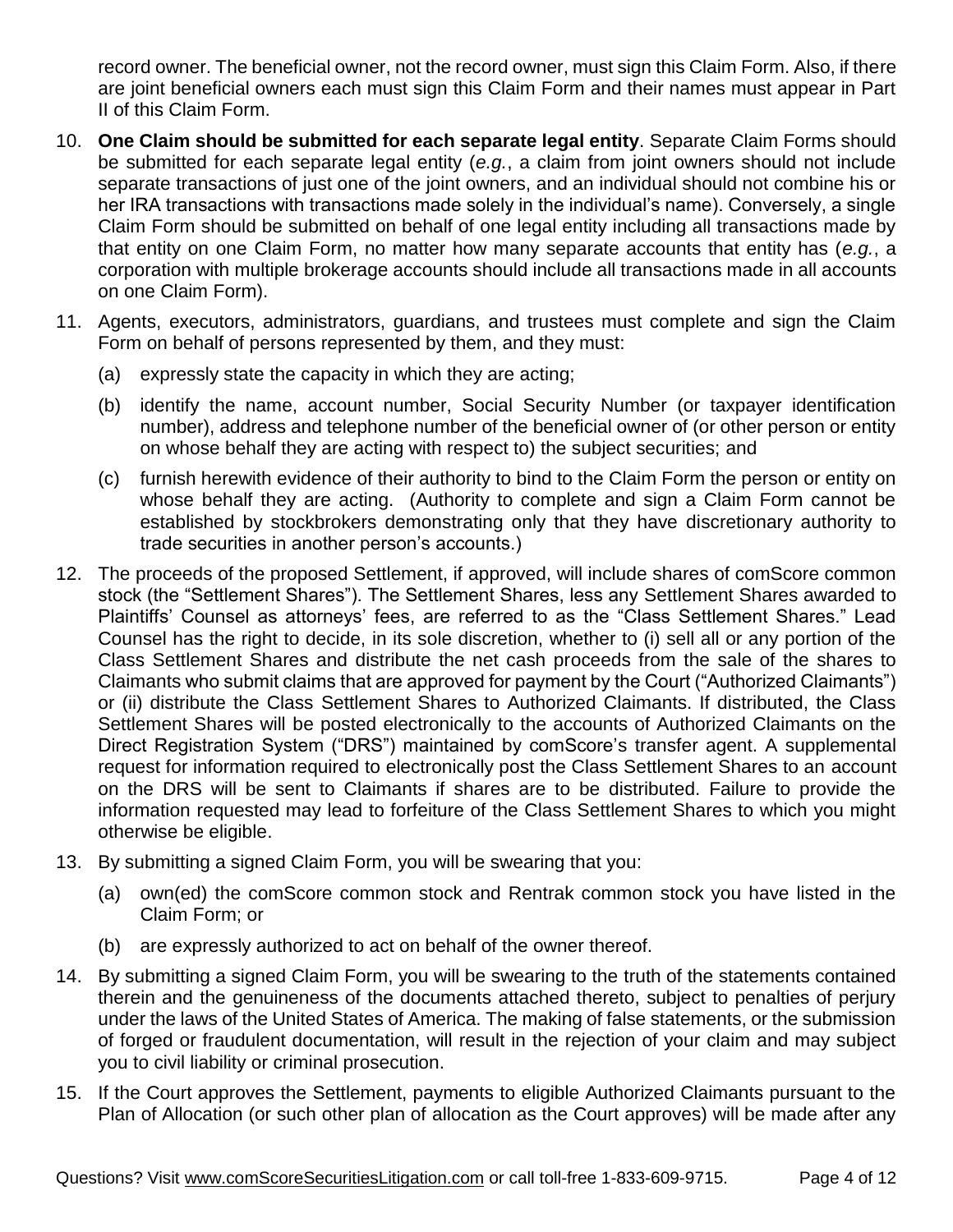appeals are resolved, and after the completion of all claims processing. The claims process will take substantial time to complete fully and fairly. Please be patient.

- 16. **PLEASE NOTE:** As set forth in the Plan of Allocation, each Authorized Claimant shall receive his, her or its *pro rata* share of the Net Settlement Fund. No cash payments for less than \$10.00 will be made. In the event of a distribution of Settlement Shares, no fractional Settlement Shares will be issued.
- 17. If you have questions concerning the Claim Form, or need additional copies of the Claim Form or the Notice, you may contact the Claims Administrator, JND Legal Administration, at the above address, by email at info@comScoreSecuritiesLitigation.com, or by toll-free phone at 1-833-609- 9715, or you can visit the Settlement website, www.comScoreSecuritiesLitigation.com, where copies of the Claim Form and Notice are available for downloading.
- 18. NOTICE REGARDING ELECTRONIC FILES: Certain claimants with large numbers of transactions may request, or may be requested, to submit information regarding their transactions in electronic files. To obtain the *mandatory* electronic filing requirements and file layout, you may visit the Settlement website at www.comScoreSecuritiesLitigation.com or you may email the Claims Administrator's electronic filing department at COMsecurities@JNDLA.com. **Any file not in accordance with the required electronic filing format will be subject to rejection.** Only one claim should be submitted for each separate legal entity (*see* paragraph 10 above) and the *complete* name of the beneficial owner of the securities must be entered where called for (*see* paragraph 9 above). No electronic files will be considered to have been properly submitted unless the Claims Administrator issues an email to that effect. **Do not assume that your file has been received until you receive this email. If you do not receive such an email within 10 days of your submission, you should contact the electronic filing department at COMsecurities@JNDLA.com to inquire about your file and confirm it was received.**

#### **IMPORTANT: PLEASE NOTE**

**YOUR CLAIM IS NOT DEEMED FILED UNTIL YOU RECEIVE AN ACKNOWLEDGEMENT POSTCARD. THE CLAIMS ADMINISTRATOR WILL ACKNOWLEDGE RECEIPT OF YOUR CLAIM FORM BY MAIL, WITHIN 60 DAYS. IF YOU DO NOT RECEIVE AN ACKNOWLEDGEMENT POSTCARD WITHIN 60 DAYS, PLEASE CALL THE CLAIMS ADMINISTRATOR TOLL FREE AT 1-833-609-9715.**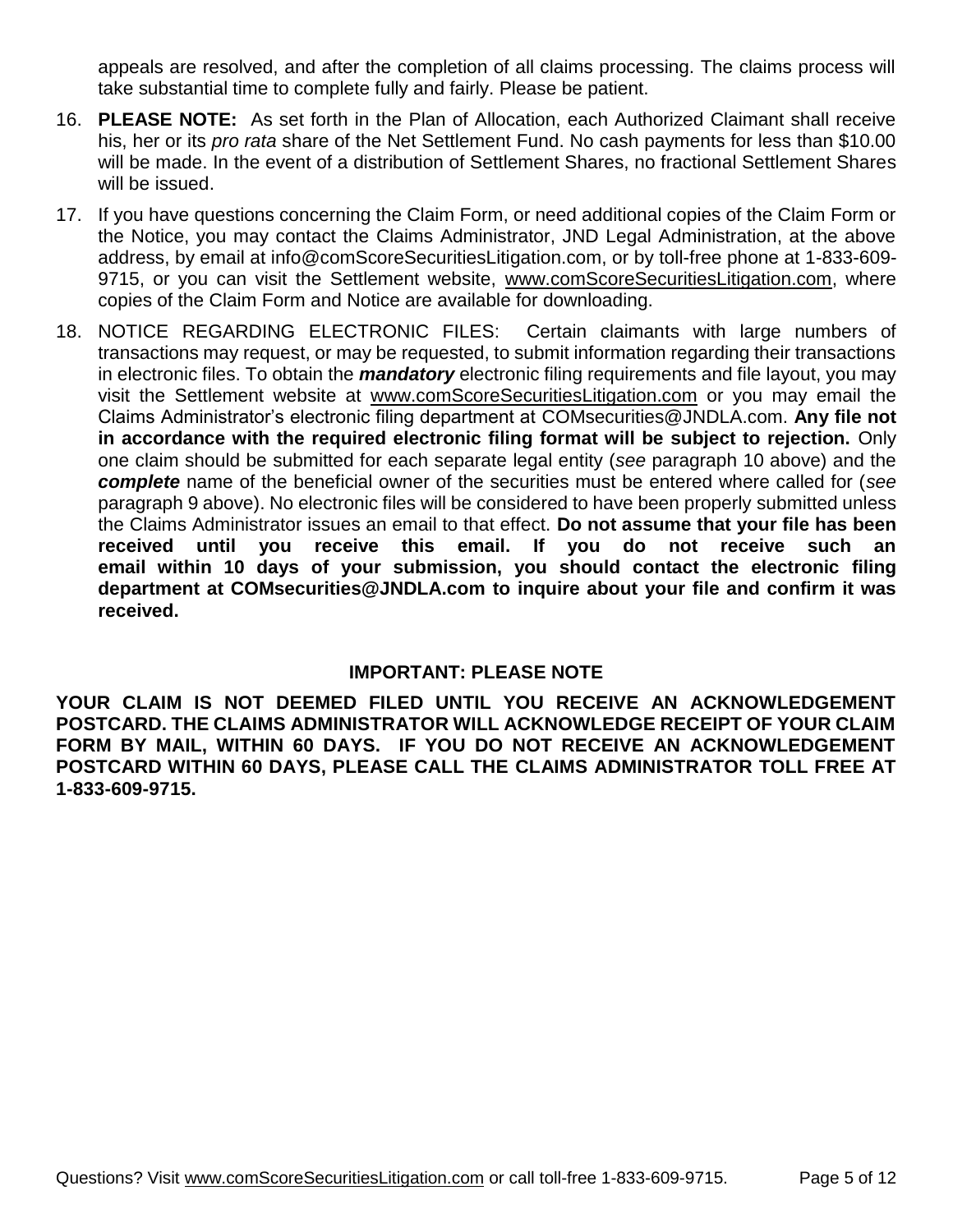# **II. CLAIMANT IDENTIFICATION**

The Claims Administrator will use this information for all communications regarding this Claim Form. If this information changes, you MUST notify the Claims Administrator in writing at the address above. Complete names of all persons and entities must be provided.

| <b>Beneficial Owner's First Name</b>                                                  | <b>Beneficial Owner's Last Name</b>                                                                                         |                  |
|---------------------------------------------------------------------------------------|-----------------------------------------------------------------------------------------------------------------------------|------------------|
|                                                                                       |                                                                                                                             |                  |
| Co-Beneficial Owner's First Name                                                      | Co-Beneficial Owner's Last Name                                                                                             |                  |
|                                                                                       |                                                                                                                             |                  |
| Entity Name (if Beneficial Owner is not an individual)                                |                                                                                                                             |                  |
|                                                                                       |                                                                                                                             |                  |
| Representative or Custodian Name (if different from Beneficial Owner(s) listed above) |                                                                                                                             |                  |
|                                                                                       |                                                                                                                             |                  |
| Mailing Address - Line 1: Street Address/P.O. Box                                     |                                                                                                                             |                  |
|                                                                                       |                                                                                                                             |                  |
| Mailing Address - Line 2 (If Applicable): Apartment/Unit/Suite/Floor Number           |                                                                                                                             |                  |
|                                                                                       |                                                                                                                             |                  |
| City                                                                                  | State/Province                                                                                                              | Zip/Postal Code  |
|                                                                                       |                                                                                                                             |                  |
| Country                                                                               |                                                                                                                             |                  |
|                                                                                       |                                                                                                                             |                  |
| Last 4 digits of Social Security Number or Taxpayer Identification Number             |                                                                                                                             |                  |
|                                                                                       |                                                                                                                             |                  |
| Telephone Number (home/mobile)                                                        | Telephone Number (work)                                                                                                     |                  |
|                                                                                       |                                                                                                                             |                  |
| providing you with information relevant to this claim.)                               | Email address (an email address is not required, but if you provide it, you authorize the Claims Administrator to use it in |                  |
|                                                                                       |                                                                                                                             |                  |
| Account Number (where securities were traded) <sup>1</sup>                            |                                                                                                                             |                  |
|                                                                                       |                                                                                                                             |                  |
| <b>Claimant Account Type (check appropriate box):</b>                                 |                                                                                                                             |                  |
| Individual (includes joint owner accounts)                                            | Corporation<br>]IRA/401K                                                                                                    | Pension Plan     |
| Estate<br>$\Box$ Trust                                                                |                                                                                                                             | (please specify) |
|                                                                                       |                                                                                                                             |                  |

Questions? Visit www.comScoreSecuritiesLitigation.com or call toll-free 1-833-609-9715. Page 6 of 12

 $\overline{a}$ 

<sup>&</sup>lt;sup>1</sup> If the account number is unknown, you may leave blank. If filing for more than one account for the same legal entity you may write "multiple." Please see Paragraph 10 of the General Instructions, above, for more information on when multiple accounts must be included in the same Claim Form.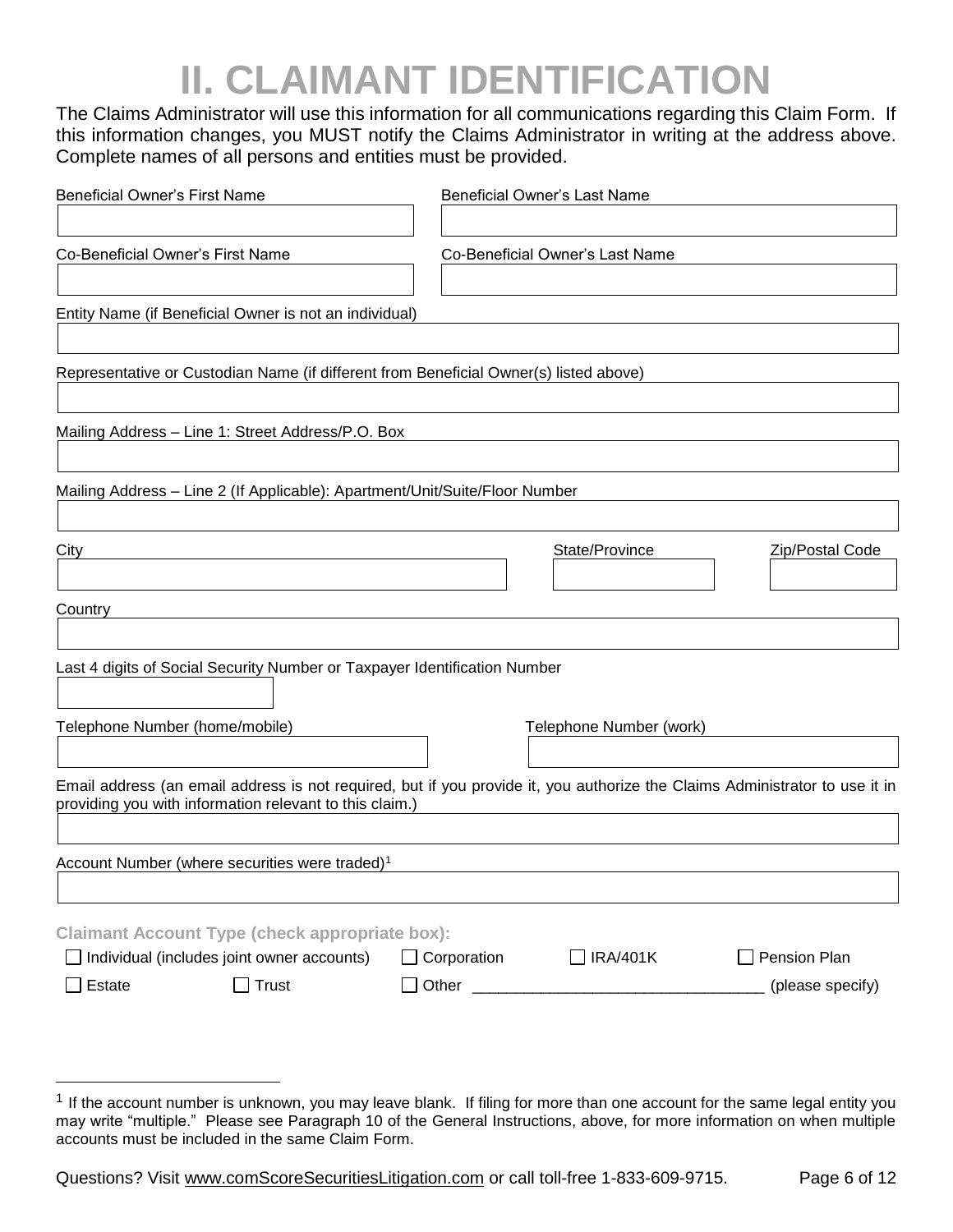# **III. SCHEDULE OF TRANSACTIONS**

Please be sure to include proper documentation with your Claim Form as described in detail in the General Instructions, Paragraph 7, above.

#### **PART A. COMSCORE COMMON STOCK PURCHASES/ACQUISITIONS**

| 1. HOLDINGS OF COMSCORE COMMON STOCK AS OF FEBRUARY 11, 2014 -<br>State the total number of shares held as of the opening of trading on February 11,<br>2014. (Must be documented.) If none, write "zero" or "0."                                                                                                                                      |                                            |                                                    | <b>Confirm Proof</b><br>of Position<br>Enclosed                                            |                                                         |
|--------------------------------------------------------------------------------------------------------------------------------------------------------------------------------------------------------------------------------------------------------------------------------------------------------------------------------------------------------|--------------------------------------------|----------------------------------------------------|--------------------------------------------------------------------------------------------|---------------------------------------------------------|
| 2. PURCHASES/ACQUISITIONS OF COMSCORE COMMON STOCK FROM FEBRUARY 11, 2014<br><b>THROUGH NOVEMBER 23, 2016</b> – Separately list each and every purchase/acquisition (including free<br>receipts) from after the opening of trading on February 11, 2014 through and including the close of<br>trading on November 23, 2016. (Must be documented.) $^2$ |                                            |                                                    |                                                                                            |                                                         |
| Date of Purchase/<br>Acquisition<br>(List Chronologically)<br>(Month/Day/Year)                                                                                                                                                                                                                                                                         | Number of Shares<br>Purchased/<br>Acquired | Purchase/<br>Acquisition<br><b>Price Per Share</b> | Total Purchase/<br><b>Acquisition Price</b><br>(excluding taxes,<br>commissions, and fees) | Confirm Proof<br>of Purchase/<br>Acquistion<br>Enclosed |
|                                                                                                                                                                                                                                                                                                                                                        |                                            | \$                                                 | \$                                                                                         |                                                         |
|                                                                                                                                                                                                                                                                                                                                                        |                                            | \$                                                 | \$                                                                                         |                                                         |
|                                                                                                                                                                                                                                                                                                                                                        |                                            | \$                                                 | \$                                                                                         |                                                         |
|                                                                                                                                                                                                                                                                                                                                                        |                                            | \$                                                 | \$                                                                                         |                                                         |
|                                                                                                                                                                                                                                                                                                                                                        |                                            | \$                                                 | \$                                                                                         |                                                         |
| 3. PURCHASES/ACQUISITIONS OF COMSCORE COMMON STOCK FROM NOVEMBER 25, 2016<br><b>THROUGH FEBRUARY 22, 2017</b> – State the total number of shares purchased/acquired (including                                                                                                                                                                         |                                            |                                                    |                                                                                            |                                                         |

free receipts) from after the opening of trading on November 25, 2016 through and including the close of trading on February 22, 2017. If none, write "zero" or "0. $^{\text{m}}$ 

 $\overline{a}$ <sup>2</sup> As explained in Paragraph 8 of the General Instructions, above, for any shares of comScore common stock purchased/acquired on August 31, 2015, if the purchase/acquisition price per share was \$52.899 through \$53.540, inclusive, the Claimant must submit a time-stamped order form or similar documentation showing the time of day, New York time, of the transaction.

<sup>3</sup> **Please note**: Information requested with respect to your purchases/acquisitions of comScore common stock from after the opening of trading on November 25, 2016 through and including the close of trading on February 22, 2017 is needed in order to balance your claim; purchases/acquisitions during this period, however, are not eligible under the Settlement and will not be used for purposes of calculating your Recognized Claim pursuant to the Plan of Allocation.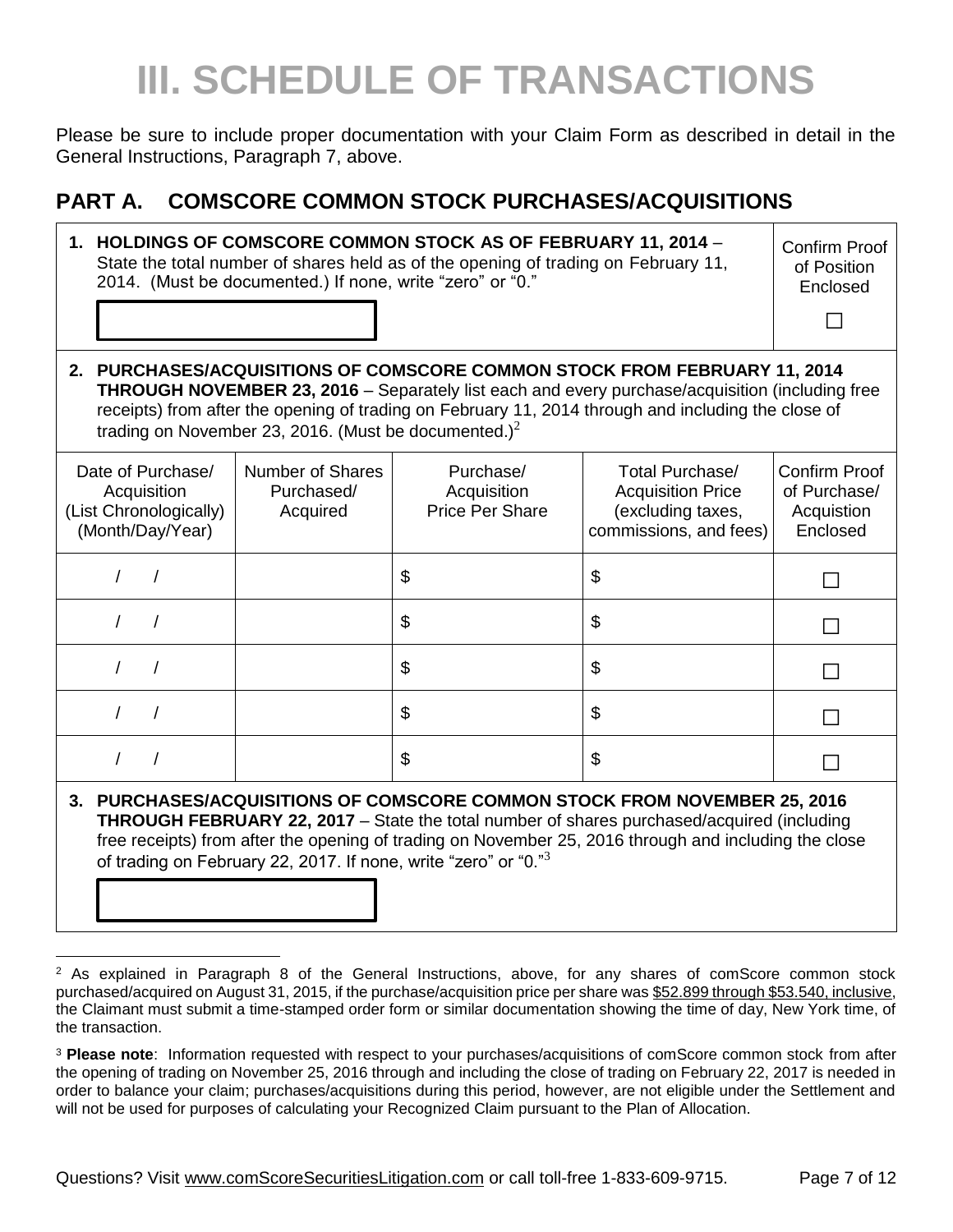| 4. SALES OF COMSCORE COMMON STOCK FROM FEBRUARY 11, 2014 THROUGH                           |  |
|--------------------------------------------------------------------------------------------|--|
| <b>FEBRUARY 22, 2017</b> – Separately list each and every sale/disposition (including free |  |
| deliveries) from after the opening of trading on February 11, 2014 through and including   |  |
| the close of trading on February 22, 2017. (Must be documented.) <sup>4</sup>              |  |
|                                                                                            |  |

| Date of Sale<br>(List Chronologically)<br>(Month/Day/Year)                                                                                                                                                      | Number of<br><b>Shares Sold</b> | Sale Price<br>Per Share | <b>Total Sale Price</b><br>(excluding taxes,<br>commissions, and fees) | Confirm Proof<br>of Sale<br>Enclosed |
|-----------------------------------------------------------------------------------------------------------------------------------------------------------------------------------------------------------------|---------------------------------|-------------------------|------------------------------------------------------------------------|--------------------------------------|
|                                                                                                                                                                                                                 |                                 | \$                      | \$                                                                     |                                      |
|                                                                                                                                                                                                                 |                                 | \$                      | \$                                                                     |                                      |
|                                                                                                                                                                                                                 |                                 | \$                      | \$                                                                     |                                      |
|                                                                                                                                                                                                                 |                                 | \$                      | \$                                                                     |                                      |
|                                                                                                                                                                                                                 |                                 | \$                      | \$                                                                     |                                      |
| 5. HOLDINGS OF COMSCORE COMMON STOCK AS OF FEBRUARY 22, 2017 - State<br>the total number of shares held as of the close of trading on February 22, 2017. (Must<br>be documented.) If none, write "zero" or "0." |                                 |                         |                                                                        |                                      |

**IF NONE, CHECK HERE □**

 $\overline{a}$ <sup>4</sup> As explained in Paragraph 8 of the General Instructions, above, for any shares of comScore common stock sold on August 31, 2015, if the sale price per share was \$52.899 through \$53.540, inclusive, the claimant must submit a time-stamped order form or similar documentation showing the time of day, New York time, of the transaction.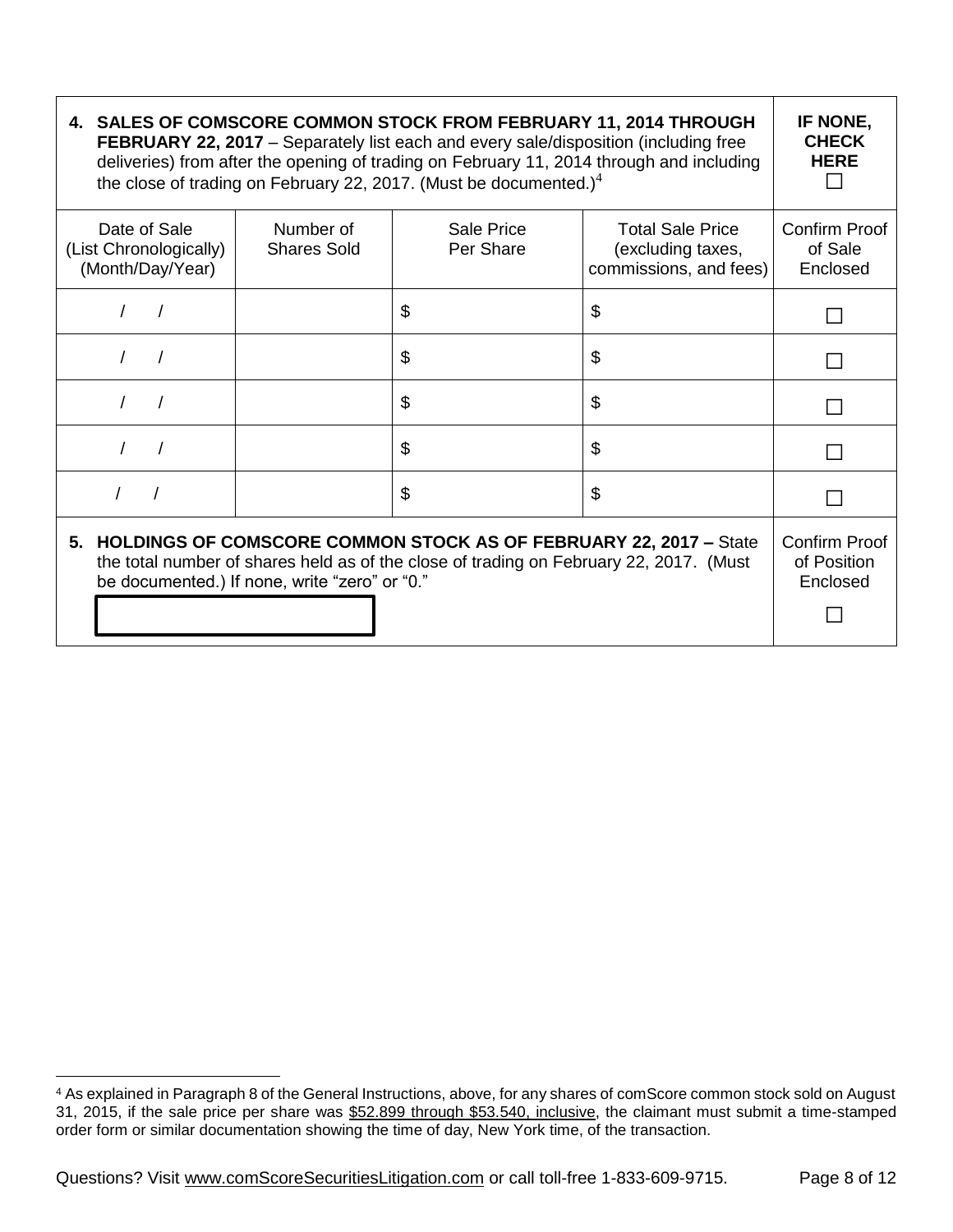#### **PART B. RENTRAK COMMON STOCK EXCHANGED IN THE MERGER**

In order to document your holdings and transactions for this section, you must provide your brokerage statements for December 2015, January 2016, February 2016, and March 2016. Your brokerage statements must reflect your opening and ending holdings for each month as well as all transactions during the month.

| 1. HOLDINGS OF RENTRAK COMMON STOCK AS OF DECEMBER 10, 2015 - State<br>the total number of shares held as of the close of trading on December 10, 2015.<br>(Must be documented.) If none, write "zero" or "0."                                                                                                                                                                                                   | <b>Confirm Proof</b><br>of Position<br>Enclosed                   |
|------------------------------------------------------------------------------------------------------------------------------------------------------------------------------------------------------------------------------------------------------------------------------------------------------------------------------------------------------------------------------------------------------------------|-------------------------------------------------------------------|
| 2. PURCHASES/ACQUISITIONS OF RENTRAK COMMON STOCK FROM<br>DECEMBER 11, 2015 THROUGH JANUARY 31, 2016 - State the total number of<br>shares purchased/acquired (including free receipts) from after the opening of trading<br>on December 11, 2015 through and including the close of trading on January 31, 2016.<br>(Must be documented.) If none, write "zero" or "0."                                         | <b>Confirm Proof</b><br>of Purchases/<br>Acquisitions<br>Enclosed |
| 3. SALES OF RENTRAK COMMON STOCK FROM DECEMBER 11, 2015 THROUGH<br><b>JANUARY 31, 2016</b> – State the total number of shares sold (including free deliveries)<br>from after the opening of trading on December 11, 2015 through and including the close<br>of trading on January 31, 2016. (Must be documented.) If none, write "zero" or "0."                                                                  | <b>Confirm Proof</b><br>of Sales<br>Enclosed                      |
| 4. SHARES OF RENTRAK COMMON STOCK CONVERTED ON FEBRUARY 1, 2016<br>IN CONNECTION WITH THE COMSCORE/RENTRAK MERGER - State the total<br>number of shares of Rentrak common stock converted into shares of comScore<br>common stock on February 1, 2016 in connection with the Merger between comScore<br>and Rentrak. (Must be documented.) If none, write "zero" or "0."                                         | <b>Confirm Proof</b><br>of Position<br>Enclosed                   |
| 5. SHARES OF COMSCORE COMMON STOCK ACQUIRED ON FEBRUARY 1, 2016<br>IN EXCHANGE FOR SHARES OF RENTRAK STOCK IN CONNECTION WITH THE<br><b>COMSCORE/RENTRAK MERGER</b> - State the total number of shares of comScore<br>common stock acquired in exchange for shares of Rentrak common stock in<br>connection with the Merger between comScore and Rentrak. (Must be documented.)<br>If none, write "zero" or "0." | <b>Confirm Proof</b><br>of Position<br>Enclosed                   |

#### **IF YOU REQUIRE ADDITIONAL SPACE FOR THE SCHEDULE ABOVE, ATTACH EXTRA SCHEDULES IN THE SAME FORMAT. PRINT THE BENEFICIAL OWNER'S FULL NAME AND**  *LAST FOUR DIGITS OF SOCIAL SECURITY/TAXPAYER IDENTIFICATION NUMBER ON* **EACH ADDITIONAL PAGE. IF YOU DO ATTACH EXTRA SCHEDULES, CHECK THIS BOX**

| Questions? Visit www.comScoreSecuritiesLitigation.com or call toll-free 1-833-609-9715. |  |
|-----------------------------------------------------------------------------------------|--|
|-----------------------------------------------------------------------------------------|--|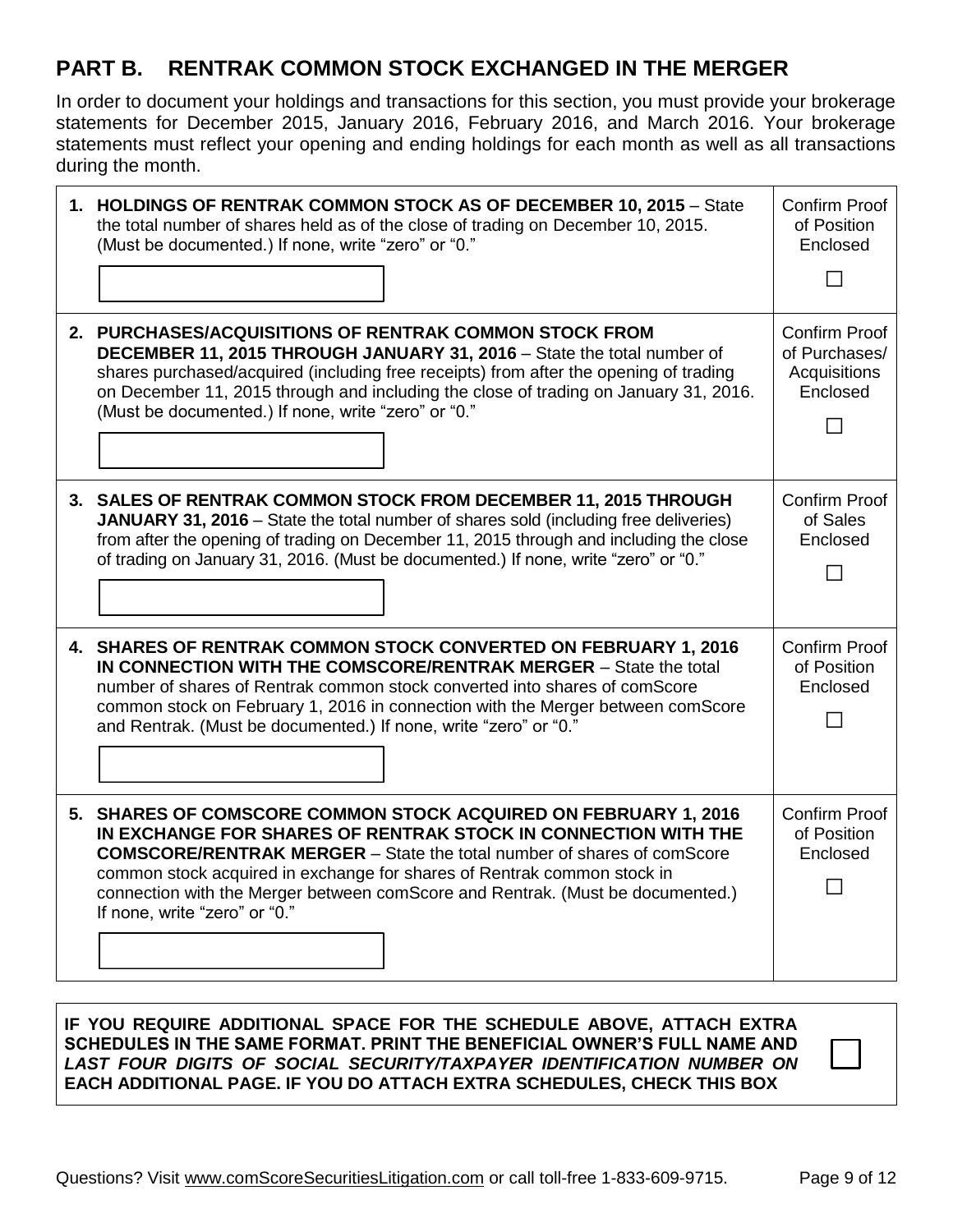# **IV. RELEASE OF CLAIMS AND SIGNATURE**

#### **YOU MUST ALSO READ THE RELEASE AND CERTIFICATION BELOW AND SIGN ON PAGE 11 OF THIS CLAIM FORM.**

I (we) hereby acknowledge that, pursuant to the terms set forth in the Stipulation, without further action by anyone, upon the Effective Date of the Settlement, I (we), on behalf of myself (ourselves) and my (our) heirs, executors, administrators, predecessors, successors, and assigns in their capacities as such, will be deemed to have, and by operation of law and of the Judgment will have, fully, finally and forever compromised, settled, released, resolved, relinquished, waived and discharged each and every Released Plaintiffs' Claim against the Settling Defendants and the other Settling Defendants' Released Parties, and will forever be barred and enjoined from prosecuting any or all of the Released Plaintiffs' Claims against any of the Settling Defendants' Released Parties.

#### **CERTIFICATION**

By signing and submitting this Claim Form, the claimant(s) or the person(s) who represent(s) the claimant(s) agree(s) to the release above and certifies (certify) as follows:

- 1. that I (we) have read and understand the contents of the Notice and this Claim Form, including the Releases provided for in the Settlement and the terms of the Plan of Allocation;
- 2. that the claimant(s) is a (are) Settlement Class Member(s), as defined in the Notice, and is (are) not excluded by definition from the Settlement Class as set forth in the Notice;
- 3. that the claimant has **not** submitted a request for exclusion from the Settlement Class;
- 4. that I (we) own(ed) the comScore common stock and Rentrak common stock identified in the Claim Form and have not assigned the claim against any of the Settling Defendants or any of the other Settling Defendants' Released Parties to another, or that, in signing and submitting this Claim Form, I (we) have the authority to act on behalf of the owner(s) thereof;
- 5. that the claimant(s) has (have) not submitted any other claim covering the same purchases/acquisitions/holdings of comScore common stock and Rentrak common stock and knows (know) of no other person having done so on the claimant's (claimants') behalf;
- 6. that the claimant(s) submit(s) to the jurisdiction of the Court with respect to claimant's (claimants') claim and for purposes of enforcing the releases set forth herein;
- 7. that I (we) agree to furnish such additional information with respect to this Claim Form as Lead Counsel, the Claims Administrator or the Court may require;
- 8. that the claimant(s) waive(s) the right to trial by jury, to the extent it exists, agree(s) to the determination by the Court of the validity or amount of this Claim, and waives any right of appeal or review with respect to such determination;
- 9. that I (we) acknowledge that the claimant(s) will be bound by and subject to the terms of any judgment(s) that may be entered in the Action; and
- 10. that the claimant(s) is (are) NOT subject to backup withholding under the provisions of Section 3406(a)(1)(C) of the Internal Revenue Code because (a) the claimant(s) is (are) exempt from backup withholding or (b) the claimant(s) has (have) not been notified by the IRS that he/she/it is subject to backup withholding as a result of a failure to report all interest or dividends or (c) the IRS has notified the claimant(s) that he/she/it is no longer subject to backup withholding. **If the**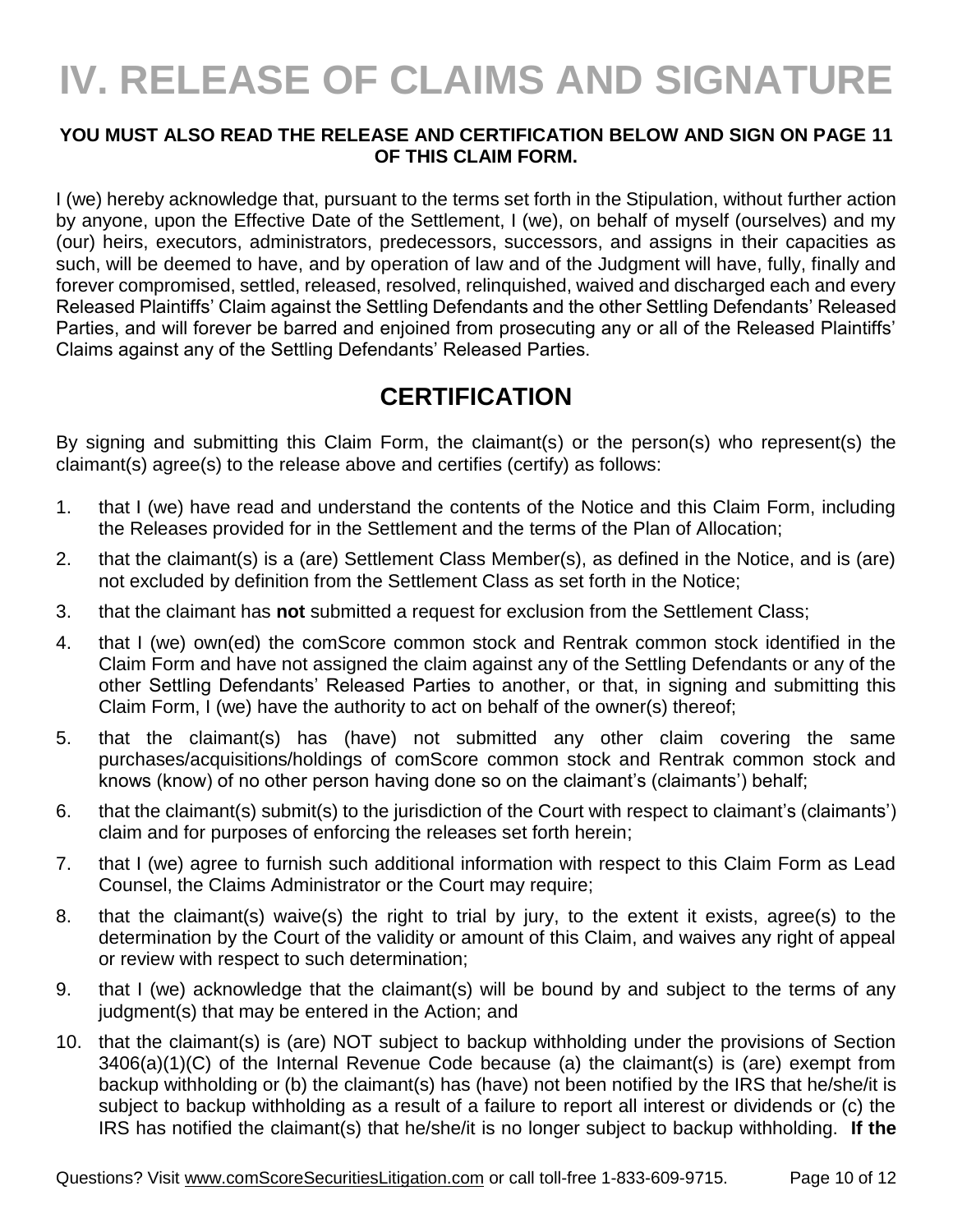**IRS has notified the claimant(s) that he/she/it is subject to backup withholding, please strike out the language in the preceding sentence indicating that the claim is not subject to backup withholding in the certification above.**

UNDER THE PENALTIES OF PERJURY, I (WE) CERTIFY THAT ALL OF THE INFORMATION PROVIDED BY ME (US) ON THIS CLAIM FORM IS TRUE, CORRECT, AND COMPLETE, AND THAT THE DOCUMENTS SUBMITTED HEREWITH ARE TRUE AND CORRECT COPIES OF WHAT THEY PURPORT TO BE.

| Signature of claimant               | Date |
|-------------------------------------|------|
|                                     |      |
| Print claimant name here            |      |
| Signature of joint claimant, if any | Date |
|                                     |      |
| Print joint claimant name here      |      |

#### *If the claimant is other than an individual, or is not the person completing this form, the following also must be provided:*

Signature of person signing on behalf of claimant Date Date

Print name of person signing on behalf of claimant here

Capacity of person signing on behalf of claimant, if other than an individual, *e.g.*, executor, president, trustee, custodian, etc. (Must provide evidence of authority to act on behalf of claimant – see General Instructions, Paragraph 11, above.)